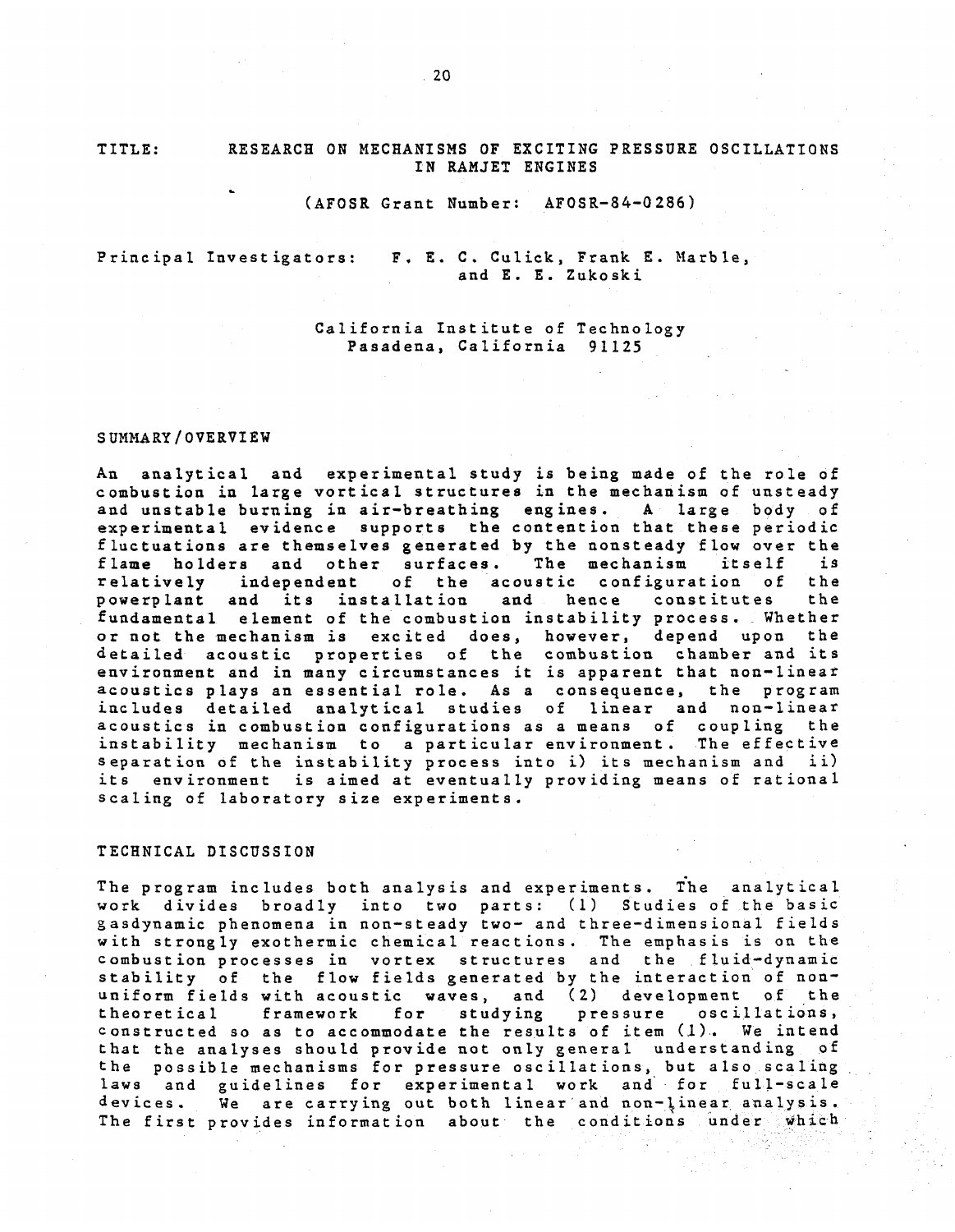oscillations will occur; and the second is required to determine the<br>amplitudes to which unstable oscillations will grow. The oscillations will grow. experimental work is concerned with unsteady combustion processes which occur<sub>r</sub> in flows past steps and flameholders, and concentrates on processes which occur in the shear layers and recirculation zone regions. Tests are being carried out at Caltech in a small scale burner which has the geometry of a ramjet dump burner. In repott for this year, the experimental work will be discussed.

The process under study involves the coupling between acoustic modes of the system and unsteady heat addition which results from.unsteady burning in large vortices. These vortices are formed periodically at the flame holder lip by the velocity fluctuations associated with the acoustic field. Two phenomena should be distinguished here. The first concerns the production and development of the small scale structures which have been observed in isothermal shear layers and which are not directly related to acoustic disturbances or gross fluctuations in heat release. The second concerns large structures which have been observed in flame holder as well as dump burner systems and which are related to the shedding of vortices from the recirculation zone under the influence of longitudinal pressure disturbances. We believe that these large structures play a key role in the combustion instability problem and that they are not simply connected with the small structures.

The experiments are being carried out in a small blowdown facility which supplies a metered fuel-air mixture to a combustion system which consists of a plenum chamber and a combustion chamber whose lengths can be varied so that the fundamental resonant frequencies of the system vary from 190 to 530 hz. The combustion chamber is a rectangular duct 2.55 cm bigh. 7.6 cm wide and can be as long as 1 rectangular duct 2.55 cm high, 7.6 cm wide and can be as long as  $m$ . The flame holder is a 1.92 cm high rearward facing step which The flame holder is a 1.92 cm high rearward facing step which extends across the 7.6 cm width of the duct. For the data discussed here the exit is not choked. The stability limits for this system allow operation at fuel-air ratios in the range between 0.7 and 1.2 of the stoichiometric value for velocities in the range between 20 and 100 meters/sec. Instrumentation includes 6 to 10 high-frequency response pressure transducers located along the combustion chamber and at various points in the supply system. Estimates of fluctuations in local values of the heat release rate are made from measurements of the intensity of light emitted from the burning gas over a volume which extends across the 7.6 cm width of the duct and has an axial extent of 3 mm. Movies of shadowgraph images taken<br>about 6000 frames/sec and microsecond exposure shadowgra microsecond exposure shadowgraph photographs are used to visualize the flow. The pressure and light intensity signals are digitized and then are analyzed with Fast Fourier Transforms to obtain the spectra for these signals. correlations between the light and pressure signals are being analyzed to check the Rayleigh criteria for instability.

A linearized and one dimensional acoustic analysis developed earlier in this program has been used to study the acoustic modes of this system. This numerical model includes the various area changes in the duct cross section area, the contraction of the duct at the flame holder and the increased speed of sound in the combustion chamber. The model has been extended this year to allow us to study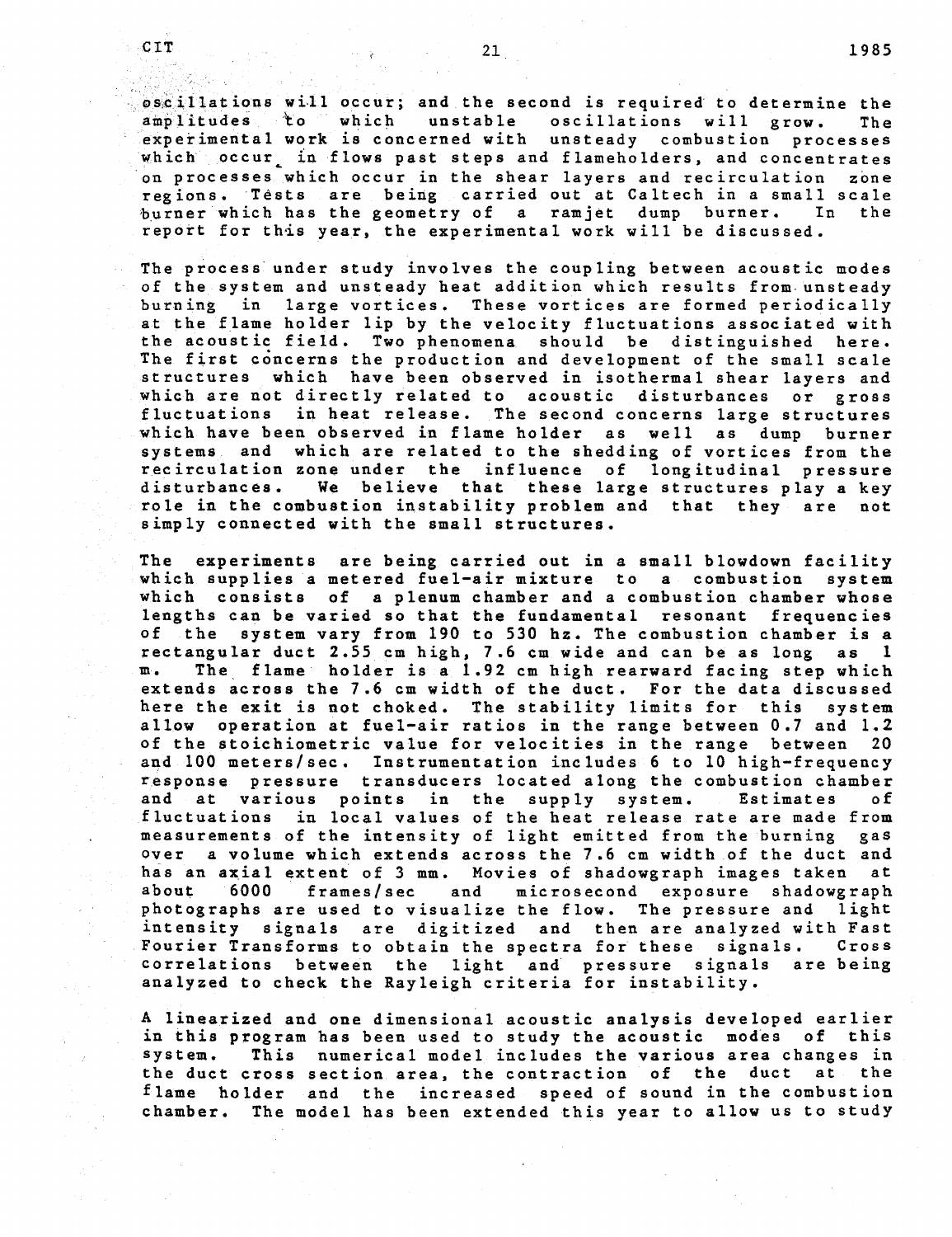the effects of an arbitrary forcing function which crudely models<br>the effects of nonsteady heat addition at the flame holder. This the effects of nonsteady heat addition at the flame holder. This<br>addition also allows us to understand better the relative phases of addition also allows us to understand better the relative phases the oscillations in various parts of the system. The model also allows us to predict the amplitudes of velocity fluctuations at the flame holder lip when the pressure fluctuations are measured in the experiments.

We have developed a physical model for one of the modes of combustion instability exhibited by this system which is based on the following observations. The most dramatic changes produced by the combustion instability in question is the change it produces in the shear layer which develops in the region just down of the flame holder lip and which separates the unburnt flow from the hot recirculation zone gases. When the instability is absent, the shear layer is relatively steady and exhibits the small vortices which we have come to associate with the shear layer. In contrast, when the instability is present, the shear layer is grossly distorted by the presence of large vortices which are periodically shed from the flame holder lip at the same frequency as an accompanying large amplitude oscillation in the pressure.

The frequency of the oscillation is always one of the duct modes and thus the frequency can be modified, by changing the length of the plenum chamber or combustion chamber, over the range from 180 to 530 hz. The oscillation can be eliminated by increasing the damping of the acoustic waves in the system, e.g. by placing steel wool in the plenum chamber.

The vortices grow rapidly as they move down stream and they impinge on the lower wall of the combustion chamber at a point between 3 and 6 ducts heights downstream of the holder. The velocity of the downstream motion of the vortex is only weakly dependent on the mean velocity at the flame holder and increases as the amplitude of the<br>pressure oscillation increases. The vortices are shed when the pressure oscillation increases. magnitude of the pressure fluctuation at the flame holder begins to fall from its maximum value; the vortex moves downstream and impinges on the wall when the amplitude of the pressure fluctuation is positive and is increasing. Fluctuations in intensity of the light generated by the combustion process suggest that the heat release rate reaches its maximum acceleration when the vortex reaches the wall and when the fluctuation amplitude is close to zero and is rising.

Examination of the cross correlations of the pressure and light signals suggest that the fluctuations act to feed energy into the acoustic field in the region near the flame holder, but that farther downstream the fluctuations have a damping effect.

These results suggest the following model: The acoustic field produces a large amplitude velocity fluctuation at the flame holder lip which, in turn, causes a vortex to be shed from the lip. A marked acceleration in the heat release rate is produced shortly after the vortex reaches the wall. This process generates a pressure pulse which feeds energy into the acoustic field when the Phase relationship between the pulse and acoustic pressure